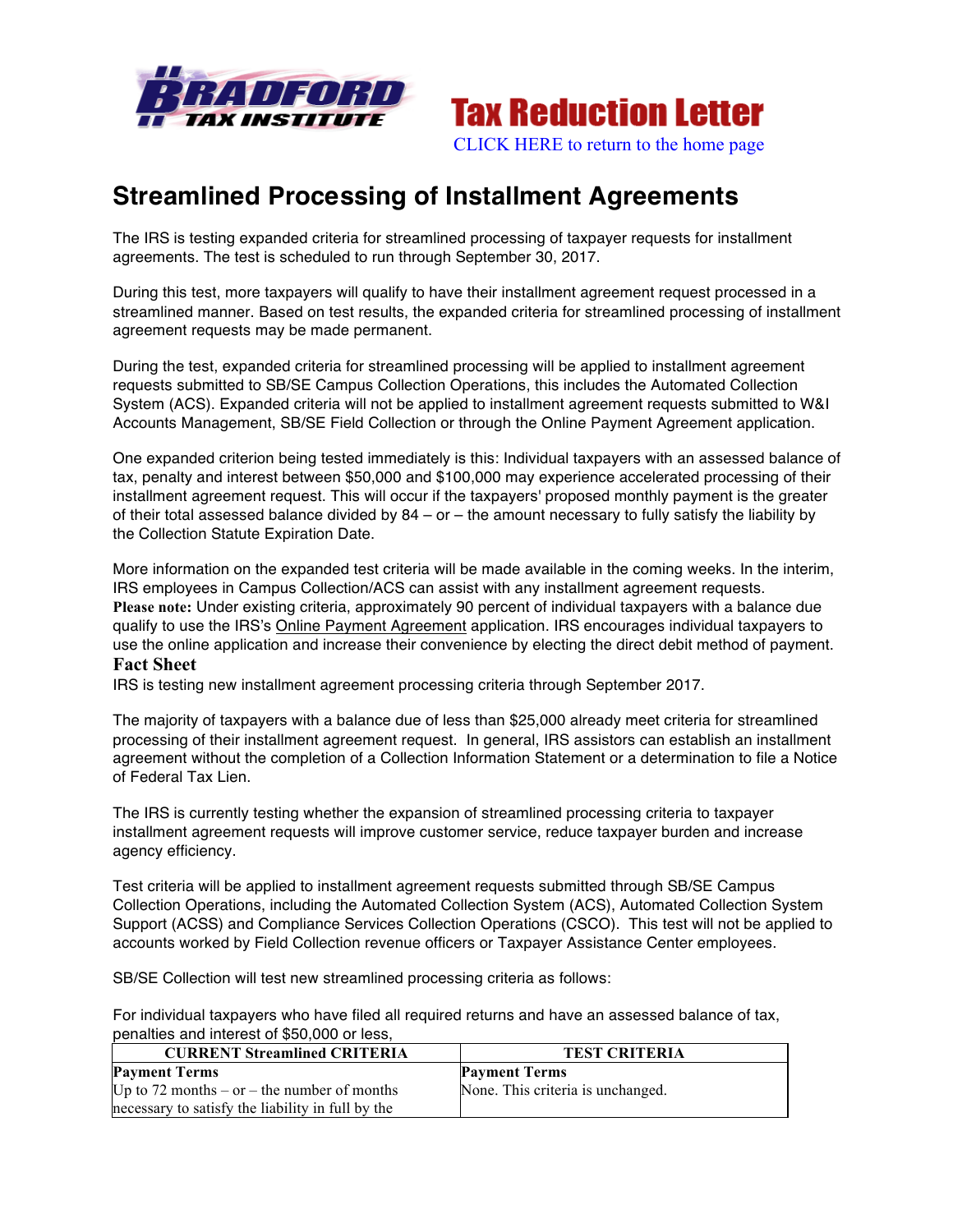| Collection Statute Expiration date, whichever is less                                                 |                                                        |
|-------------------------------------------------------------------------------------------------------|--------------------------------------------------------|
| <b>Collection Information Statement</b>                                                               | <b>Collection Information Statement</b>                |
| Verification of ability to pay required in event of an                                                | Not required.                                          |
| earlier default for assessed balances of \$25,001 to                                                  |                                                        |
| \$50,000                                                                                              |                                                        |
| <b>Payment Method</b>                                                                                 | <b>Payment Method</b>                                  |
| Direct debit payments or payroll deduction required for Direct debit payments or payroll deduction is |                                                        |
| assessed balances of \$25,001 to \$50,000                                                             | preferred, but not required.                           |
| Notice of Federal Tax Lien                                                                            | <b>Notice of Federal Tax Lien</b>                      |
| Determination not required for assessed balances up to                                                | No change in criteria for assessed balances up to      |
| \$25,000.                                                                                             | \$25,000.                                              |
| Determination is not required for assessed balances of                                                | Determination is not required for assessed balances    |
| $$25,001 - $50,000$ with mandatory use of direct debit                                                | of $$25,001 - $50,000$ with the use of direct debit or |
| or payroll deduction agreement.                                                                       | payroll deduction agreement.                           |
| Note: If taxpayer does not agree to direct debit or                                                   | Note: If taxpayer does not agree to direct debit or    |
| payroll deduction, then they do not qualify for                                                       | payroll deduction, then they do qualify for            |
| Streamlined IA over \$25,000.                                                                         | Streamlined IA over \$25,000, but a Notice of          |
|                                                                                                       | Federal Tax Lien determination will be made.           |

The test criteria discussed above also applies to all out of business debts up to \$25,000 and all out of business sole-proprietorship debts up to \$50,000. For in-business taxpayers, test criteria apply to income tax only debts up to \$25,000.

For individual taxpayers who have filed all required returns and have an assessed balance of tax, penalties and interest between \$50,001 and \$100,000,

| <b>CURRENT CRITERIA</b>                                             | <b>TEST CRITERIA CHANGES</b>                                                                                                                                            |
|---------------------------------------------------------------------|-------------------------------------------------------------------------------------------------------------------------------------------------------------------------|
| None - Streamlined processing criteria currently does Payment Terms |                                                                                                                                                                         |
| not apply to assessed balances of tax between                       | Up to 84 months $-$ or $-$ the number of months                                                                                                                         |
| \$50,001 and \$100,000                                              | necessary to satisfy the liability in full by the                                                                                                                       |
|                                                                     | Collection Statute Expiration date, whichever is less                                                                                                                   |
|                                                                     | <b>Collection Information Statement</b>                                                                                                                                 |
|                                                                     | Not required if the taxpayer agrees to make payment<br>by direct debit or payroll deduction                                                                             |
|                                                                     | <b>Payment Method</b>                                                                                                                                                   |
|                                                                     | Direct debit payments or payroll deduction is not<br>required; however, if one of these methods is not<br>used, then a Collection Information Statement is<br>required. |
|                                                                     | <b>Notice of Federal Tax Lien</b>                                                                                                                                       |
|                                                                     | Determination is required.                                                                                                                                              |

The test criteria discussed above also applies to all out of business sole-proprietorship debts between \$50,001 and \$100,000.

For operating businesses with a trust fund tax liability, criteria for streamlined processing of installment agreement requests has not changed, see Internal Revenue Manual Part 5, section 5.14.5

Tax practitioners may continue to contact IRS using the Practitioner Priority Service phone number. If the priority service assistor cannot establish a streamlined installment agreement, they will transfer the call to Campus Collection ACS or practitioners may request to be transferred to ACS with priority service.

During the test period, IRS will solicit Practitioner feedback, evaluate the results and determine if any permanent changes are appropriate.